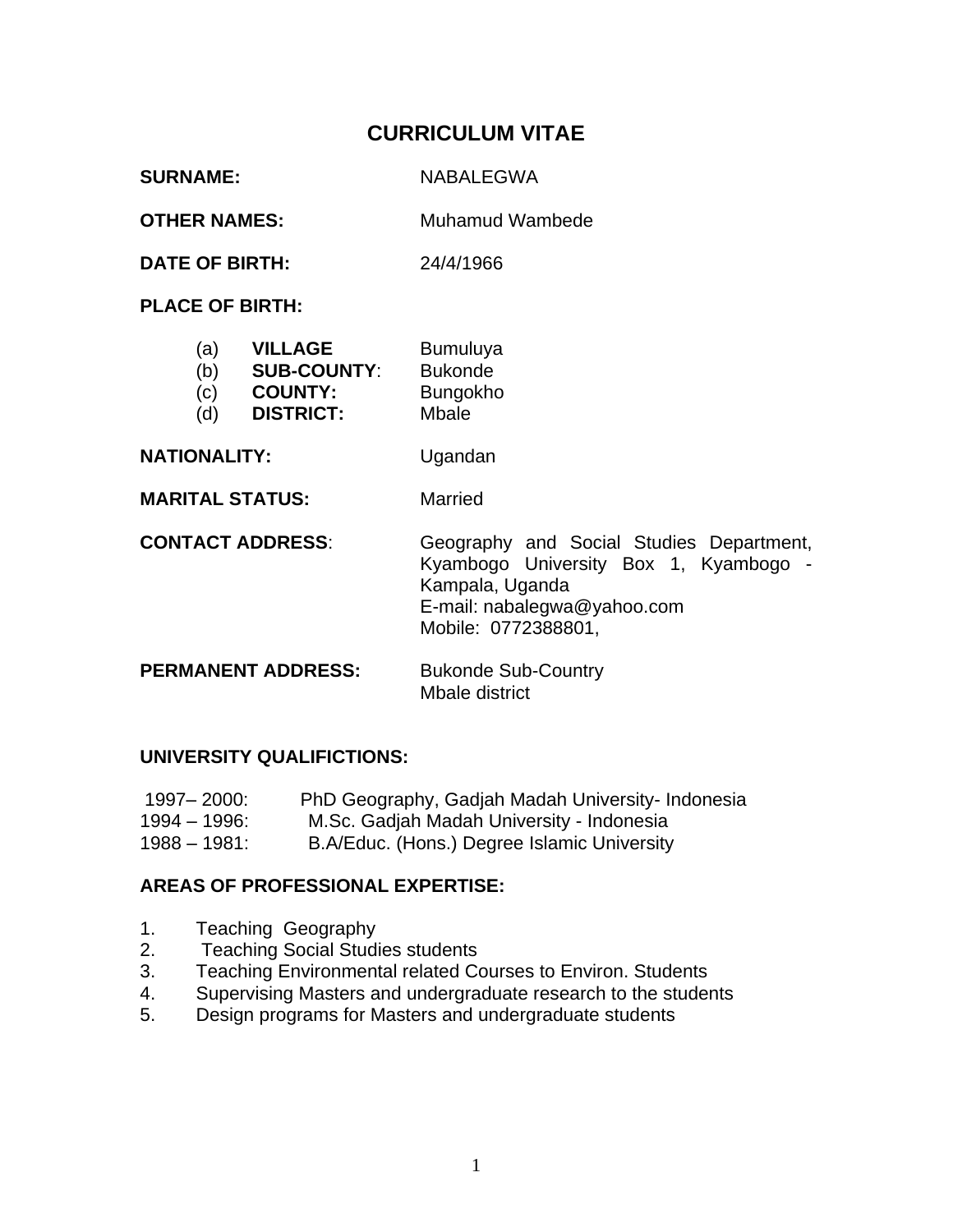#### **WORK EXPERIENCE:**

| April 2010 to-date: Senior Lecturer, Geography and Social studies |
|-------------------------------------------------------------------|
| Department, KyU.                                                  |
| Head of Department, Geography and Social Studies.                 |
| Lecturer, Geography and Social Studies Department,                |
| KyU                                                               |
| Assistant Lecturer Faculty of Geography, UGM                      |
| Teacher Kibibi Sec. School                                        |
|                                                                   |

#### **RESPONSIBILITIES HELD:**

| Ag. Head of Department of Geography and Social Studies<br>KyU |
|---------------------------------------------------------------|
| Chairperson Senate Humanities Committee, KyU                  |
| Senior Adviser in Wagali Mugigayi Clan                        |
| Member Programmes Committee KyU                               |
| Member KyU Strategic Plan                                     |
|                                                               |

#### **COURSES TAUGHT IN THE DEPARTMENT OF GEOGRAPHY AND Social Studies, KYAMBOGO UNIVERSITY:**

Research methods (Masters in the Dept. of Geography)

Biogeography (Geography, Year 3)

Population, Resources and Environment (Social studies Year 2, Population Section)

Aquatic and wetland resource management (Environmental Mgt. Year 3) Urbanization and Environment (Environmental mgt. Year 3)

Regional Geography of Western Europe and South East Asia (Geog. Year 3)

Population Geography (Geography, Year 2)

Man and the Aquatic Environment (Tourism Year 2)

Population and Environment (Environmental mgt. Year 1)

Map and photograph interpretation (Tourism, Year 1)

Systematic Geography of East Africa (Geography Year 1)

## **PUBLICATIONS:**

- 1. **M. W. Nabalegwa, C. Tiyo** & Buyinza Mukadasi, " Effectiveness of Transboundary Collaboration in Conservation of Parks around Virunga Volcanoes" *Indonesian Journal Of Geography, Faculty of Geography UGM,Vol. 43, No. 2 December 2011*
- *2.* M. Buyinza **M. Nabalewa**, P. Byakagaba & M. Bukenya, "Resource Economic Efficiency Under Mango-Based Agroforestry Systems in Buzaya County, Kamuli District" *Agricutural Journal 6 (5) 254-258, 2011. Medwell Journals, 2011.*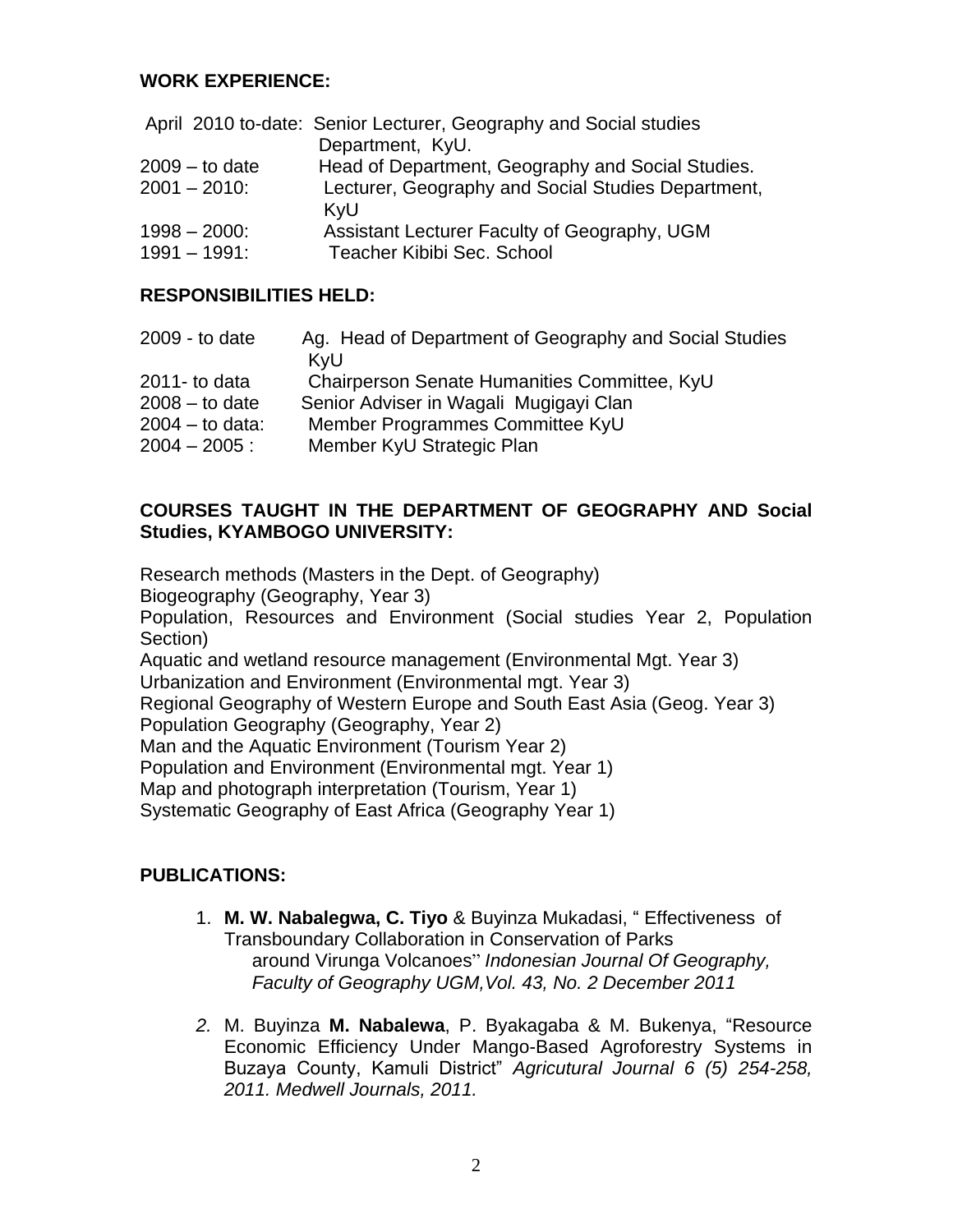- 3. Buyinza Mukadasi, John Kabogoza & **M. Nabalegwa** " Agroforestry Practices in the Buffer Zone area of Mt. Elgon National Park, Eastern Uganda." *African Journal of Ecology, Vol. 45 Supplement 3 December 2007.* 
	- *3.* M. Buyinza, G. Nabanoga A. Nagula, **M. W. Nabalegwa** " Land Conservation Initiatives around MT. Elgon National Park, Eastern Uganda".*Indonesian Journal of Geography, Vol. 39, No. 2, December 2007.*
	- 4. Mukadasi Buyinza Muhamad Bukenya Muhamud Nabalegwa, " Economic Evaluation of Bujagali Falls Recreational Park Uganda" Journal of Park and Recreational Administration, Vol. 25No.2 Summer 2007.
	- 5. M. Buyinza J.R.S Kabogoza, G. Nabanoga, A. Nagula & M. Nabalegwa, " Site Specific Soil Conservation Strategies Around Mt. Elgon National Park, Eastern Uganda" Medwell Research Jpurnal of Applied Sciences 2 (9): 978-983, 2007.
	- 6. **M .W. Nabalegwa**, Mukadasi Buyinza & Badru Lusiba " Changes in Soil Chemical and Physical properties due land use converstion in Nakasongola District, Uganda" Indonesian Journal of Geography Vol. 38, No. 2 December 2006.
- 7. M. Buyinza, M. Bukenya & **M.W. Nabalegwa**, "Financial efficiency of improved fallow agroforestry technology for bean production in Kakooge Subcounty, Nakasongola District, Uganda" Journal of Agricultural Sciences. Vol. 11 No.1 November 2005.
- 9. M. Buyinza, Sutanto & **M. W. Nabalegwa**, A study of the physical, edaphic and socio-economic factors influencing the potential of community forestry, "Journal Konservansi Kehutanan, Vol.2 No.1 February 2000.
- 10. **M. W. Nabalegea** & Sudarmadji, " Direction of soil conservation as a way of Conserving the capability of the environment" The Indonesian Journal of Geography Vol. 30 No. 75, June 1998
- 11. **M.W. Nabalegwa** & Sudarmadji, "Role of Socio-Economic factors in soil Conservation Implementation and Management" The Indonesian Journal of Geography Vol. 30, No. 76 December 1998.

## **RESEARCH EXPERIENCES:**

- 2014, assessing the potential of Eco-Tourism development in Karamoja **sub**region**.** FUNEDE BY Italian NGO
- 2008, Socio-Economic Impacts of Land Degradation in the Mid-Hills of Uganda; A case study of Mt. Elgon Catcments, Eastern Uganda. Team Members: Buyinza M, and M. Nabalegwa (Co-Investigator).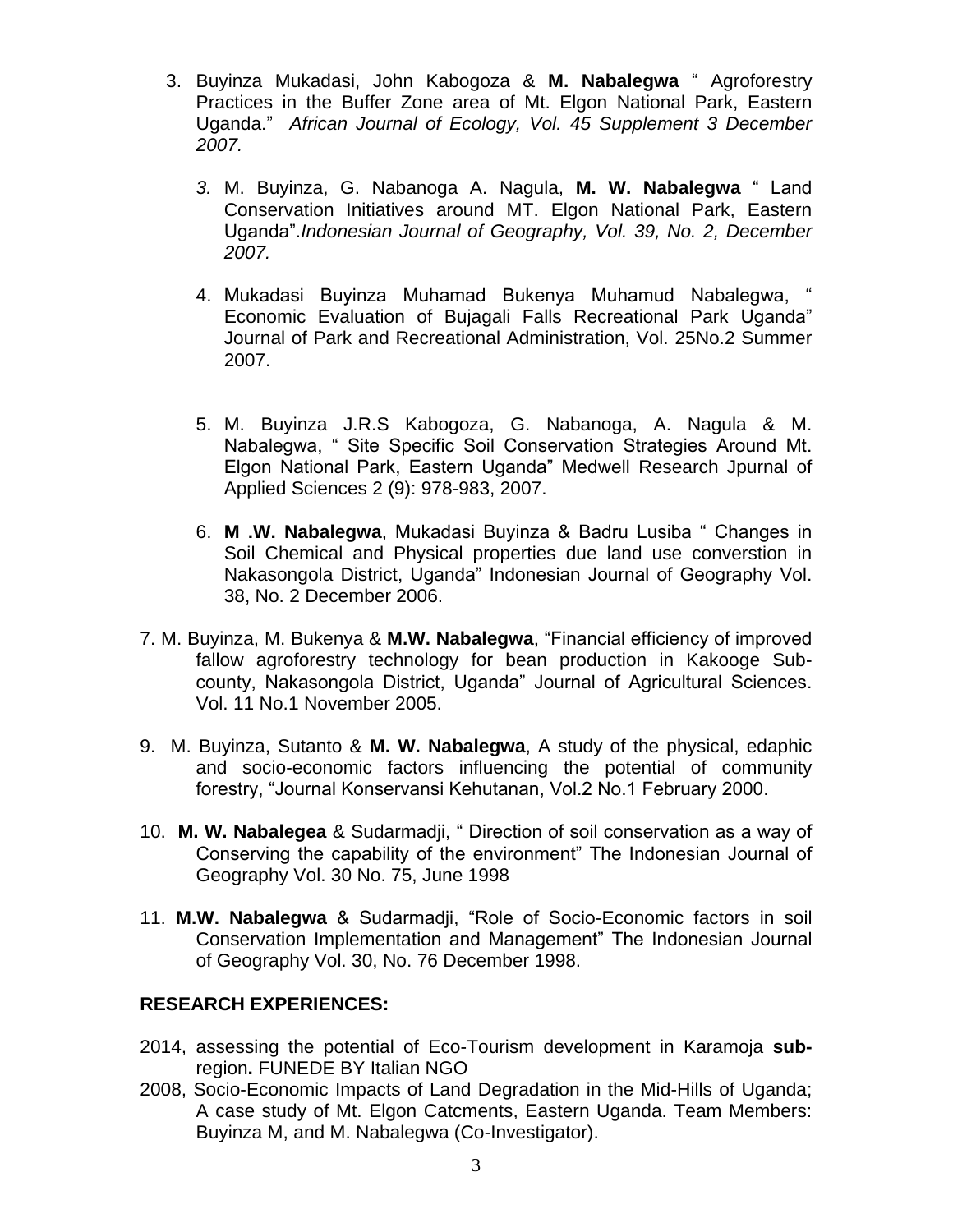- 2007, Agroforestry practices in the Buffer zone area of Mt. Elgon National Park, Eastern Uganda. Team; Buyinza M, John R.S Kabogoza and Nabalegwa, M ( Co-Investigator)
- 2005. Site specific soil conservation strategies around Mt. Elgon National Park Eastern Uganda. Funded by Uganda Wildlife Authority. Team; Buyinzam, J.R Kabogoza & Nabalegwa M. (Co-Investigator).
- 2005 -2006. ECONOMIC Valuation of Bujagali Falls Recreational Park, Uganda. Funded by Jinja Local Government. Team; Buyinza M, Nabalegwa M W, M. Bukenya.
- 2005 Training needs assessment in the greater Mbale Districts (Mbale, Sironko and Bududa). Funded by I@mak Project of Makerere – Rockfeller foundation and World Bank). Team Members, Nabalegwa Wambed Muhamud, Jamil Sserwandg & Nsubuga Haruna (Principle Investigator).
- . 2002 Multple cropping patterns and domestication of woodland fruit tree species to improve household food security in Nakasongola district, Uganda. Team; Buyinza M, Nabalegwa M W, Funded by Ministry of Agriculture.
- 2000 Soil Conservation as a basis for conserving the land around Sermo Reservior. Funded by Indonesian Government. Team Nabalegwa M W, and Sutikno
- 1996 Land Capability assessment as way of conserving the capability of the environment in Sedayu sub-district in Indonesia. Funded by Yogyakarta Pronvincial Government, Indonesia. Team: Nabalegwa M and Sudarmadji

## **ACADEMIC SUPERVISION**

## **(a) MASTERS IN GEOGRAPHY AT KYAMBOGO UNIVERSITY**

Twinamatsiko Julius Tumwine " Assessment of the factors influencing Adoption of sustainable Wetland Management strategies in Kabale District Since 1994" (in Progress).

Akite Lucy " Effects of Land use patterns on the quality of water in river Mpanga in Fortpotal Town council" ( In porogress)

Turyahabwe Remigio " an assessment of the influence of cropping systems on Soil Loss on the Cultivted slopes of Bunyaruguru Hills Kirungu Sub-County, Rubirizi District." (**Submitted)**

Gesa Ali " Factors influencing Changing Urban Land Use Patterns and Structure in Mbale Municiplity since 1995" (**Submited)**

Alule Rhombe Jimmy "An assessment of the Factors influencing the adoption of modern farming technologies in Kuru Sub-County, Yumbe District – Uganda **(Graduated 2010**) **MAKERERE UNIVERSITY**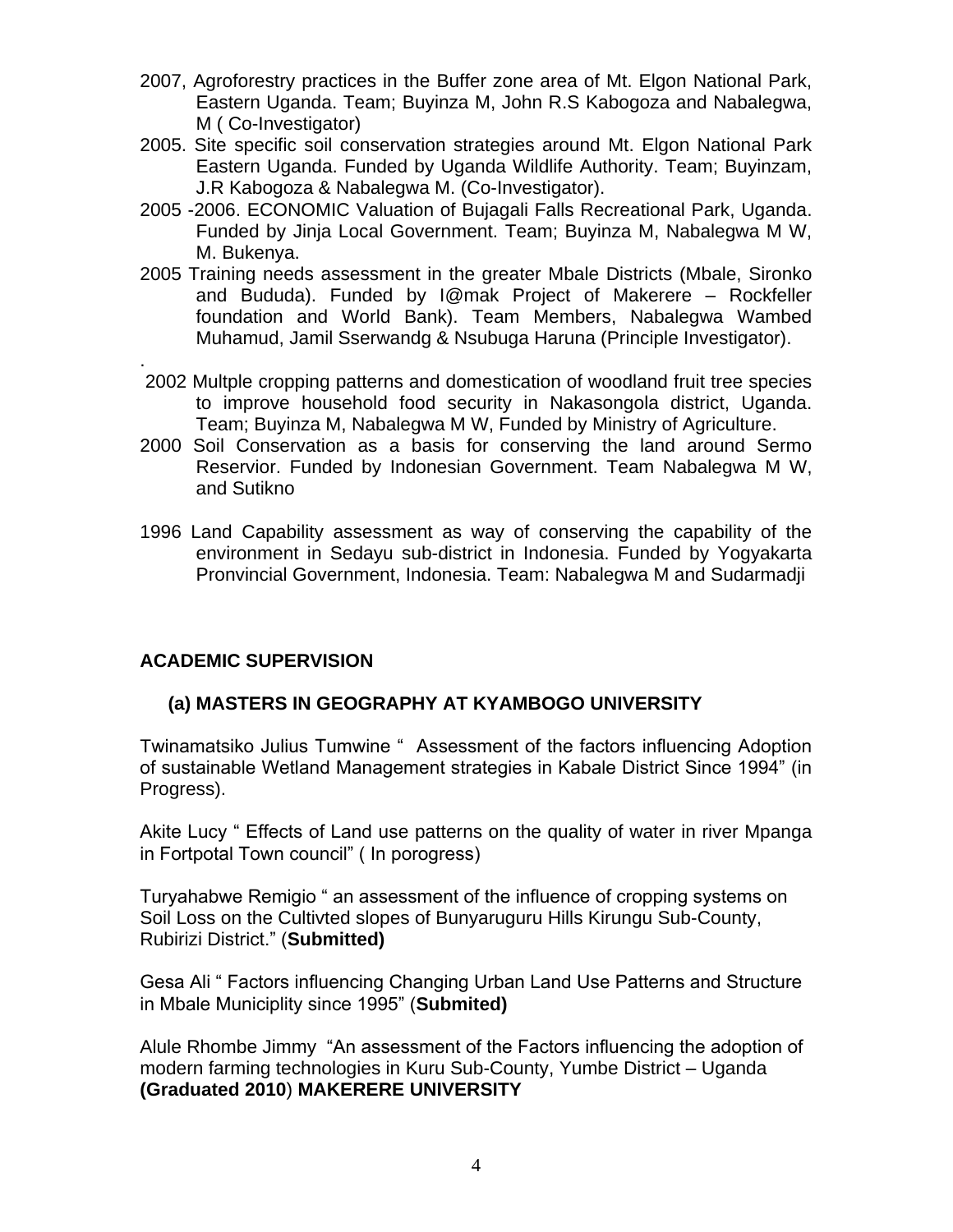Baguma Paul " Mapping Land use and Farm Types in Southwestern Uganda: A case study of Muko and Katagata Catchment Areas in Kabale District" (Graduated 2006)

### **(b) UNDERGRADUATE:**

Supervised very many undergraduate researches in: -Geography -Environmental management -Tourism

### **WORKSHOPS AND CONFERENCES ATTENDED:**

- 1. The Fifth African Population Conference: Emerging issues on population and development in Africa.  $10^{th} - 14^{th}$  December 2007. Arusha International Conference Center Arusha- Tanzania.
- 2 "Application of GIS and Remote Sensing in Natural Resources Management and Physical Planning." Curriculum Review and Development of Case Studies. 3<sup>rd</sup> February to 28<sup>th</sup> February 2003 in Kampala, Uganda and  $11<sup>th</sup>$  August to  $19<sup>th</sup>$  September 2003 in Enschede. The Netherlands.
- 3 Training of Trainers Workshop: RAPID, EPP and AIM. The spectrum system of Reproductive Health Models: March  $5<sup>th</sup> - 11<sup>th</sup>$  2003.
- 4 Training of Trainers Workshop: Dam Proj and Fam Plan: The spectrum system of Reproductive Health Models: December 2002
- 5 Tourism seminar: "How to develop competitive products" June 22<sup>nd</sup>-26<sup>th</sup> 1998. Kampala, Uganda
- 6 Curricula Review Seminar for Demography/Population Studies in Makerere University. 1/8/1996 in the Institute of Statistics and Applied Economics, Makerere University
- 7 Population Association of Uganda Seminar. 20<sup>th</sup> December 1995. Uganda International Conference Center, Kampala
- 8 Workshop on Sexual Networking and Impact of HIV/AIDS in Tropical Africa 15<sup>th</sup>-17<sup>th</sup> December 1995 at Lake View Hotel, Mbarara, Uganda
- 9 SAREC Workshop on AIDS and Society. International Conference Center, Kampala, Uganda: 15<sup>th</sup> –16<sup>th</sup> December 1992